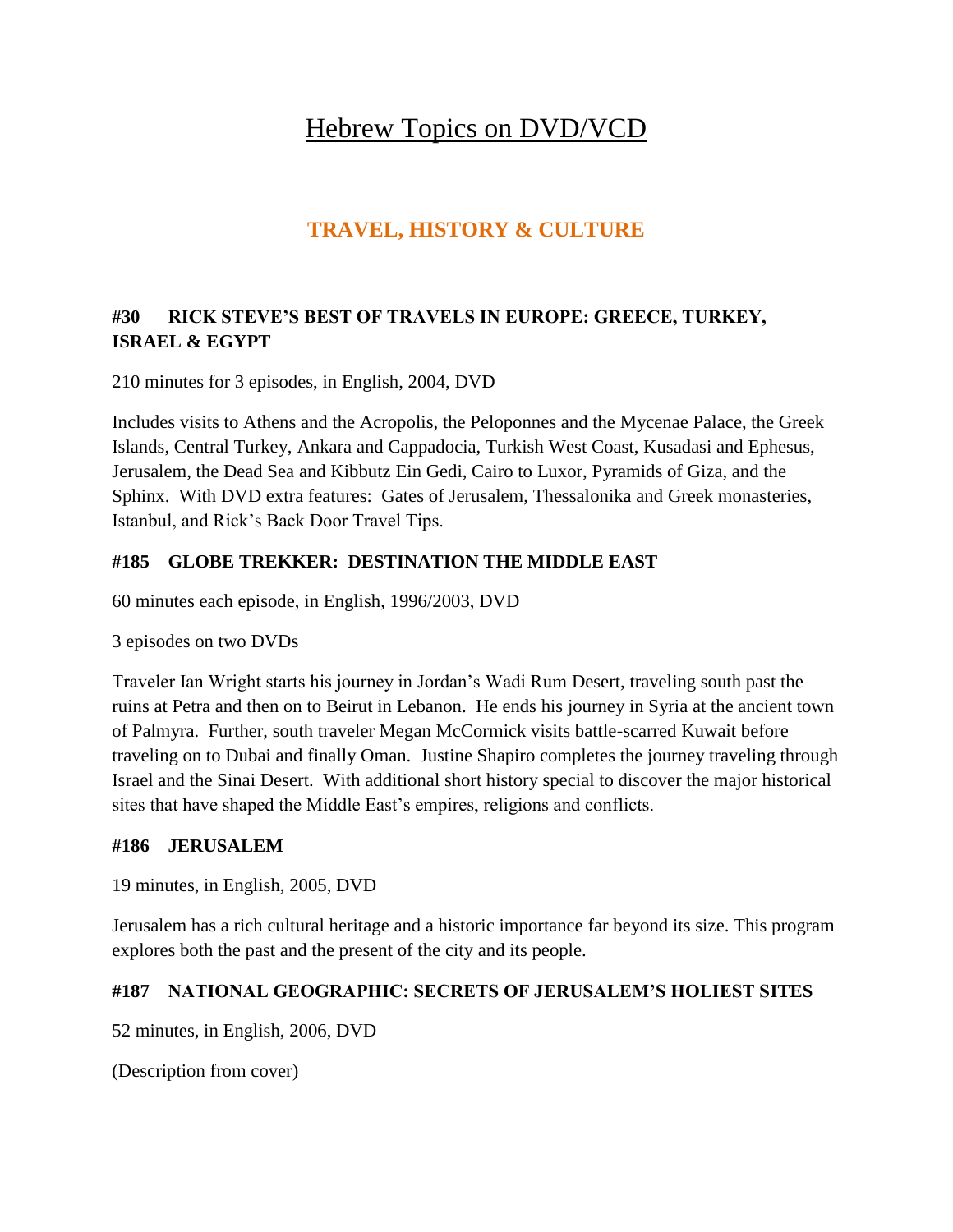Its name means "city of peace." But as a focal point of three major world religions, and home to some of those faiths' holiest sites, Jerusalem has witnessed 3,000 years of bloody conflict, intrigue and passion. National Geographic, with exclusive access, intimately explores locales held sacred by Christians, Jews and Muslims.

From footage filmed inside the magnificent Dome of the Rock to the vast underground expanse of Solomon's Stables to the traditional sites of Jesus Christ's death and resurrection, it's a spellbinding journey into this ancient, multilayered urban landscape of war, worship and timeless wonder.

## **#188 NEVER A DULL MOMENT: 40 YEARS OF ISRAEL'S TURBULENT HISTORY**

55 minutes, in English, 1988, DVD

A historical overview of the modern Israeli state, taking the viewer from the 1940s up to the present (1988).

## **#189 ISRAEL: 5000 YEARS PLUS 40**

55 minutes, in English, 1985, DVD

Beginning with a musical montage of modern Israel, the video continues with a historical overview of the time of Abraham to the present. You will see breathtaking shots of various places in Israel and review famous Biblical stores.

## **#190 FOLLOW ME: THE STORY OF THE SIX-DAY WAR**

95 minutes, in English, 1993, DVD

An exhaustive overview of the Six Day War. Excellent black and white footage and commentary on the entire war.

## **#163 HOLOCAUST: A HISTORY**

40 minutes, in English, 2006, DVD

Jewish people have been the victims of discrimination for thousands of years, but during no period in history were they as victimized as they were during the Nazi Holocaust. Learn about the historical struggle of the Jewish people. Understand what motivated Hitler and discover how he rose to power. Witness the ramifications of Hitler's 'New Order' of Aryan Predominance and learn about what happened on Kristallnacht. See how Hitler put his plan to annihilate European Jews into motion, and learn about the raw horror that results from intolerance and from fear of diversity.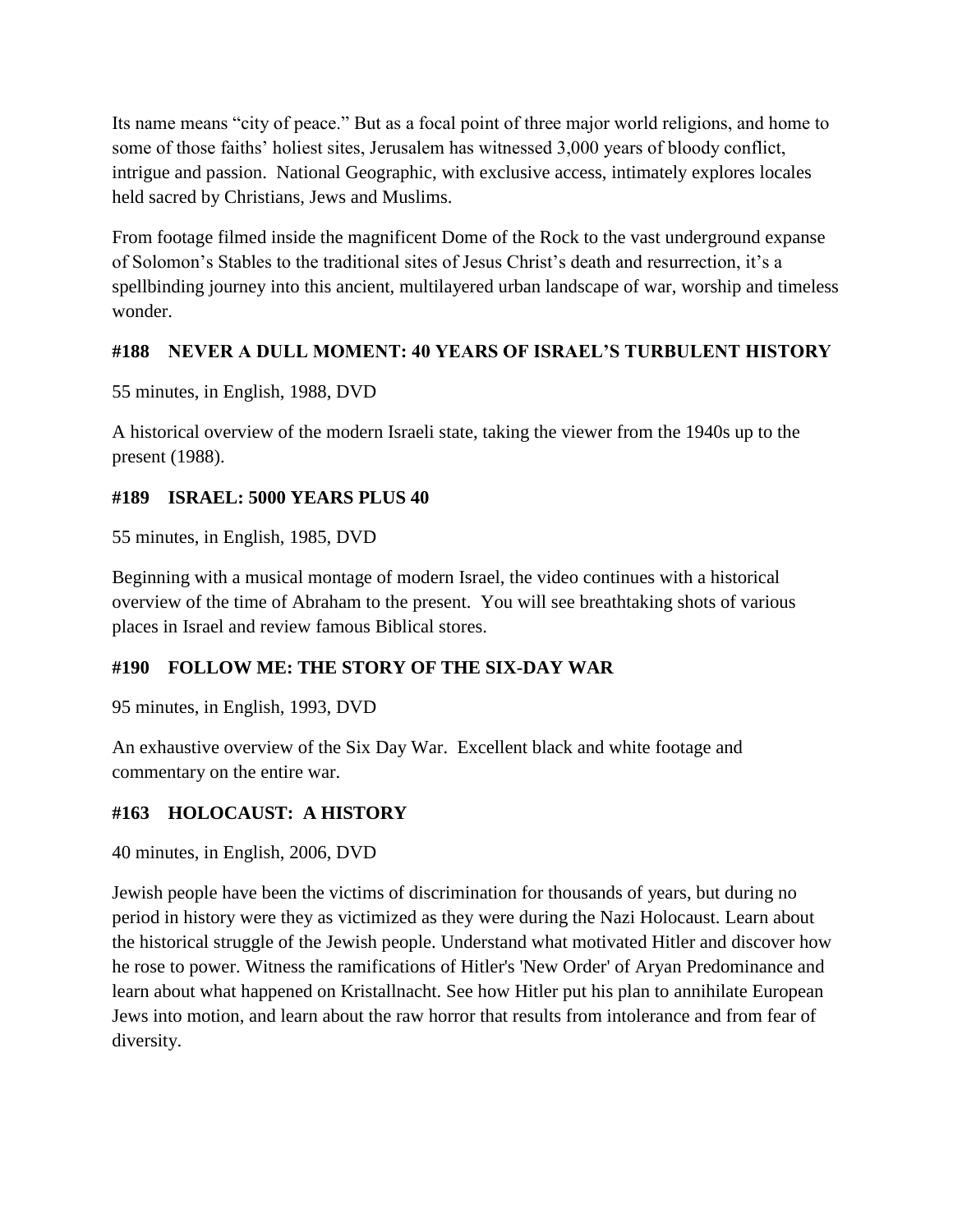#### **D108 AU REVOIR LES ENFANTS—listed under Movies**

104 minutes, French with English subtitles, 1987, DVD

A French film based on events that the director (Louis Malle) experienced while attending a Roman Catholic boarding school during Nazi-occupied France.

Julien Quentin's classes seem uneventful until the headmaster introduces 3 new pupils unbeknownst to all except the headmaster, they are Jews being granted secret asylum. Julien eventually befriends Jean, one of the Jewish students, and discovers his dangerous secret in the process.

#### **#191 THE SHORT LIFE OF ANNE FRANK**

28 minutes, in English or Hebrew, 2003, DVD

In the documentary, the story of Anne Frank's life is told through quotations from her diary, unique photographs from the Frank Family albums and historical film extracts. It also includes the only film footage of Anne Frank. The film is designed for an audience of both young people and adults and tells not only the story of Anne Frank, her diary, her family and the secret annex, but also of the Second World War and the persecution of the Jews.

## **#192 THE HOLY LAND: TIME TREK THROUGH THE AGES**

110 minutes, in English, 1996, DVD

A look at Israel from the time of Abraham to the present age, discussing various historical and religious events. For those desiring a basic overview of the land of Israel.

## **#193 AND I WILL DWELL AMONG YOU: THE HOLY TEMPLE THROUGHOUT THE GENERATIONS**

25 minutes, in English, 1993, VCD

A lesson on the historical events involving the Temple in Jerusalem. From the binding of Isaac, to the pre-construction by David and the dedication by Solomon, to its destruction and eventual reconstruction, the Temple is chronicled.

#### **#194 SABBATH OF PEACE**

27 minutes, in English, 1979, DVD

A look at the way different Jewish cultures and sects celebrate and recognize the Sabbath day. Historical and cultural outlooks on significant reasons for celebrating the Shabbat.

#### **#195 JEWISH HOLIDAYS**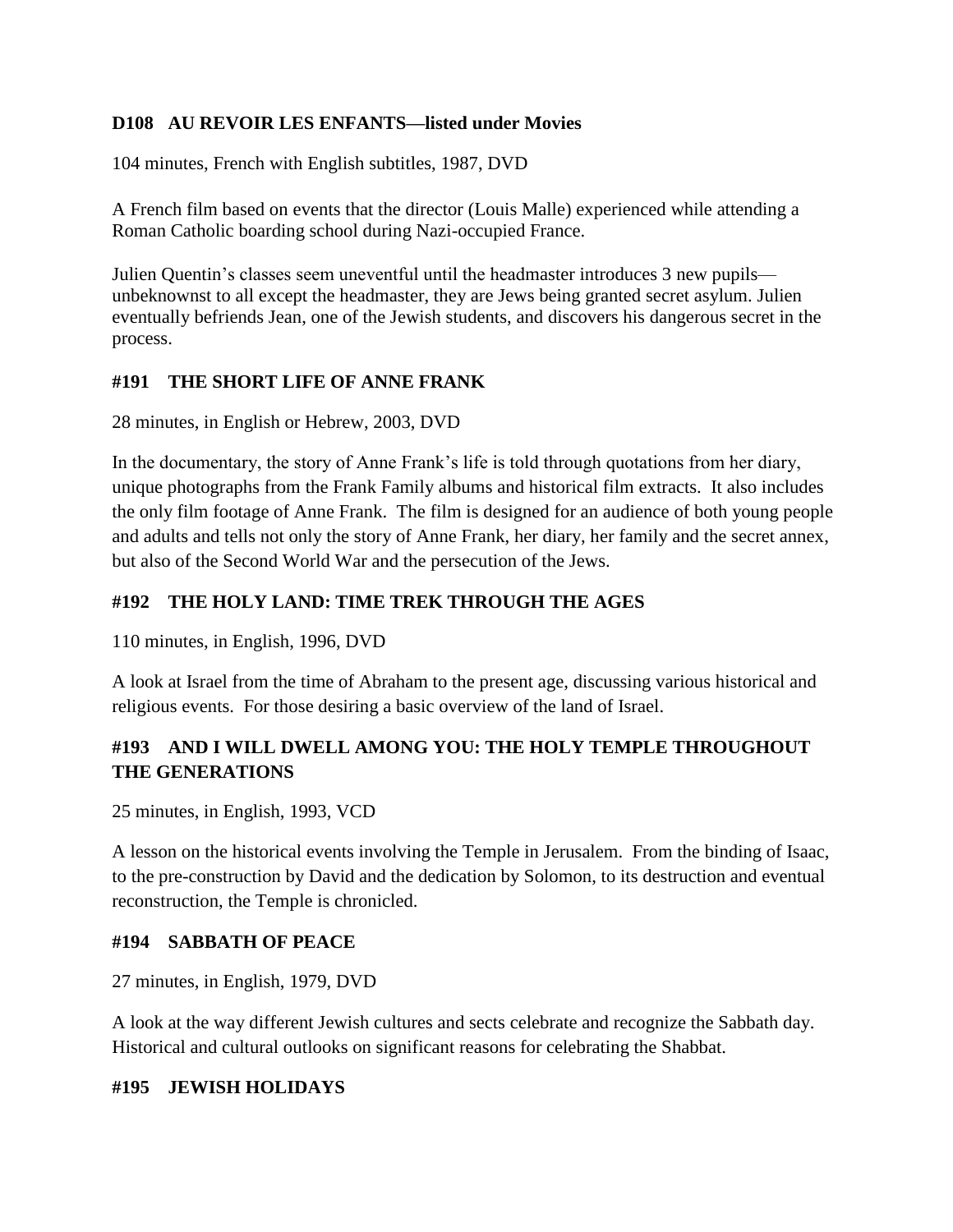95 minutes, in English, 1990, DVD

This video guide views the historical and cultural elements of major Jewish holidays.

## **#196 THE SEVEN FEASTS OF ISRAEL – PT 1: PASSOVER, FIRST FRUITS, PENTECOST, TRUMPETS**

115 minutes, in English, 1985, DVD

Host Zola Levitt provides an overview of four of the seven Jewish feasts. The historical reason for celebrating and the rituals that happen during the feast are discussed in detail.

## **#197 THE SEVEN FEASTS OF ISRAEL – PT 2: ATONEMENT, TABERNACLES, CHANUKAH AND PURIM**

85 minutes, in English, 1985, DVD

Host Zola Levitt provides an overview of three of the seven Jewish feasts. The historical reason for celebrating and the rituals that happen during the feast are discussed in detail.

#### **#198 SING ALONG WITH ISRAEL**

52 minutes, in English and Hebrew, 1988, VCD

Various aspects of Israeli culture are highlighted while being put to Hebrew music. Hebrew words appear on screen to help the viewer follow along.

## **#199 DRISHAT SHALOM – ISRAELI TV VOLUME 1**

35-45 minutes each episode, in Hebrew, 2001, DVD

Various television programs selected from Israeli TV. Can add English subtitles.

#### - **Laga'at Ba'osher "Touching Happiness"**

The first home-grown Israeli telenovela and the biggest hit that Israeli television can recall. A wealthy couple's marriage is on the rocks because they are unable to have a child, so they turn to a surrogate mother. A love triangle and bitter rivalry is the result.

## - **Gidi Gov Holech Le'echol "Gidi Gov Going to Eat"**

Gidi Gov eats, cooks and parties on Sderot Yerushalayim in Jaffa discovering the fabulous flavors of Bulgarian and Turkish cuisines.

## - **Pgisha Laylit "Nightly Meeting"**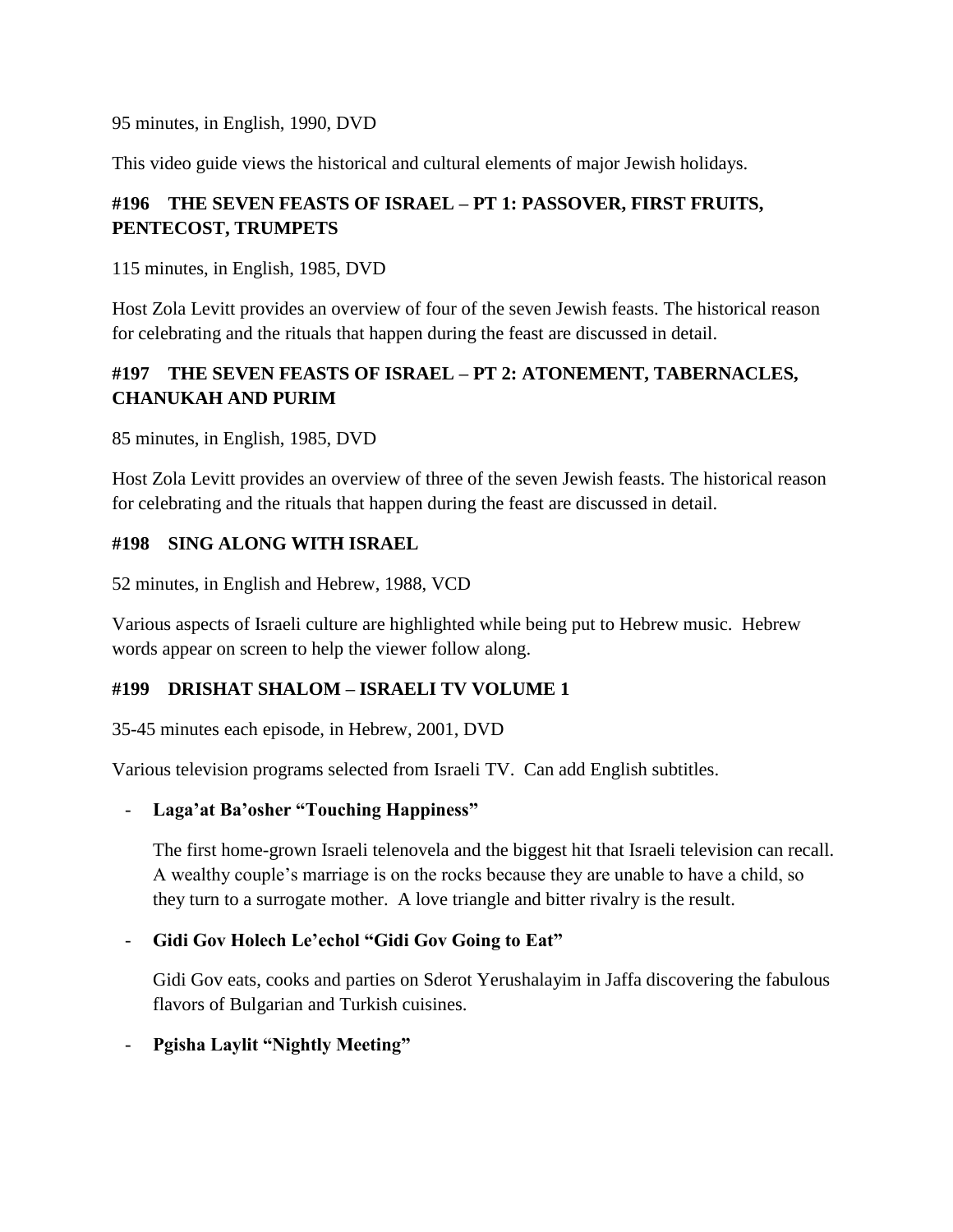Kobi Maidan in a fascinating interview from April 2001 with Yael Dayan. They frankly and openly discuss her celebrity life in the 1960s, her mythical father Moshe Dayan, her political activism and private life today.

#### - **Shemesh**

In this episode of Shemesh, the longest running hit sitcom on Israeli television, Shemesh is trying to get out of milium (reserves) by posing as a holy man. Complications abound when the Hardeim discover "the miracle worker" and Tenzer tries to arrest him.

#### - **Taverna**

Join Shimon Parnas at the Taverna with special guest Yehuda Poliker for an hour of wonderful music.

#### - **Zu Artzaynu "Our Country"**

Shai Goldshtein and Dror Raphael, hosts of Zu Artzaynu, the Israeli late-night TV satirical hit show, break out of their studio and go into the street to find out what everyday Israelis are thinking about "the situation." Get ready to laugh till you cry.

#### **#200 DRISHAT SHALOM – ISRAELI TV VOLUME 2**

30-45 minutes each episode, in Hebrew, 2001, DVD

Various television programs selected from Israeli TV. Can add English subtitles.

#### - **Litfos et Hashama'im "Reaching for Heaven"**

This drama is an honest and authentic portrayal of a family facing the crisis and trauma that can occur when one member of the family chooses to become Orthodox. In this episode, Nurit struggles with her husband Roni's desire for her to go to the mikveh. A touching, even funny, though often painful drama.

#### Derech Ha'ochel "The Way of Food"

Renowned Israeli chef/restaurateur Israel Aharoni uses food to create a national picture album reflecting the melting pot of Israel through different ethnic kitchens. In this episode Aharoni, from a Bucharan family, examines his own roots through music and cuisine. Charming, joyful and informative.

#### - **Uvda "Fact"**

Noted journalist Ilana Dayan provides a rare glimpse into the Duvdevan, the most elite, secret undercover unit of the IDF. A powerful documentary filmed after the terrible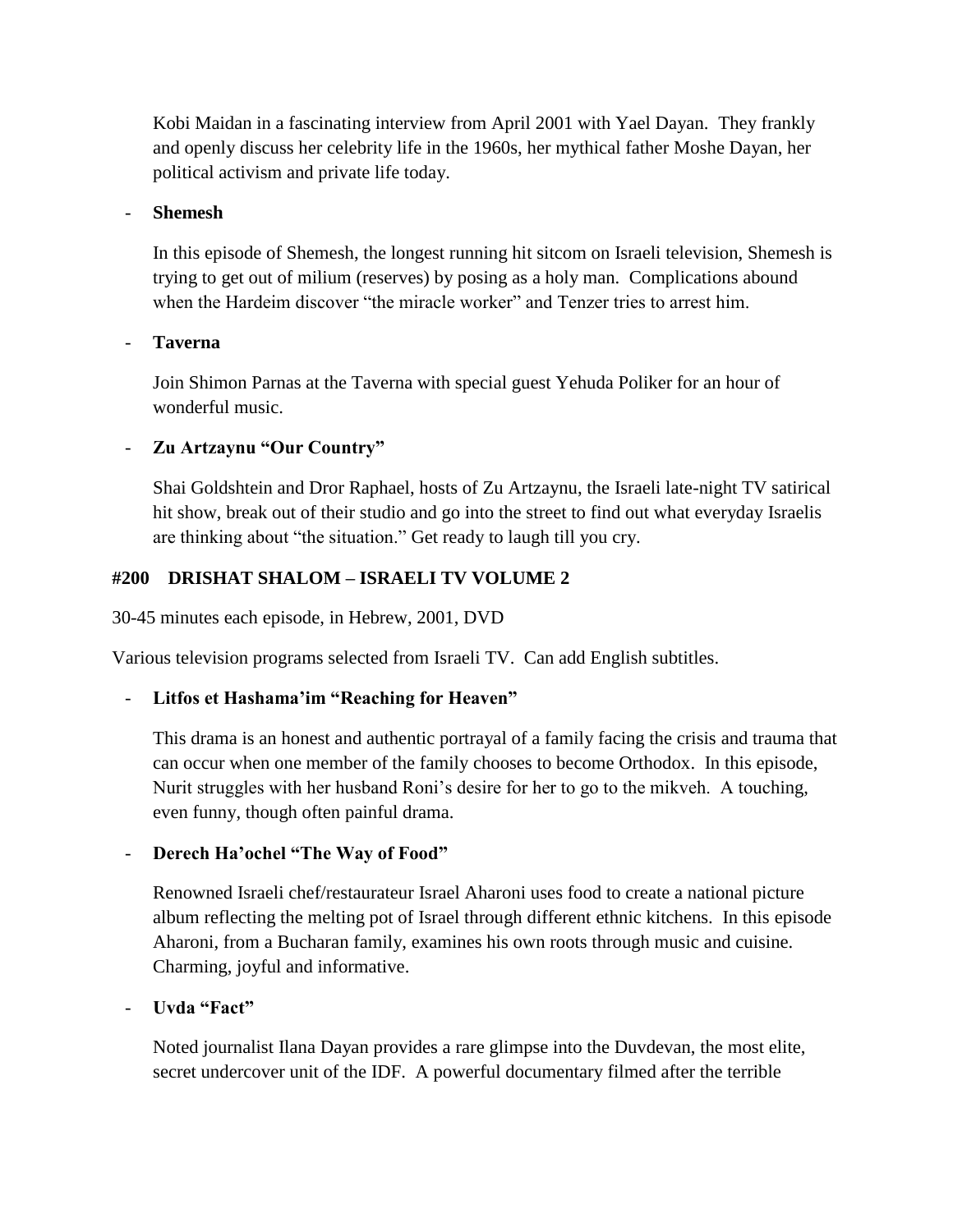incident when three members of the unit were killed by friendly fire. Strong subject matter – not for children.

### - **At the Taverna with Parnas**

Host Shimon Parnas welcomes popular singer Eli Luzon and David Da'or along with the hysterically funny comedian, Yatzpan. A wonderful hour of entertainment for the whole family.

#### - **Shotetut "Walkabout"**

A "tongue in cheek" takeoff "behind the scenes" of a Rishon Letzion public access, community television channel. In this episode the TV crew corners well-known television personalities, Yigal Shilon and Meny Peer. The series of mishaps that results will leave you laughing.

#### - **Zinzana**

Based on a true story, Zinzana, filmed in Israel's notorious Ayalon Prison (the largest in the country), recounts the real life that goes on behind bars. In this episode Asulin, the new warden, gets introduced to the guards and inmates. The Israeli "Oz," Zinzana is only for adults.

## **#230 KINGDOM OF DAVID: THE SAGA OF THE ISRAELITES (PBS)**

220 minutes (4 episodes, 55 minutes each), in English, 2003, DVD

Nearly 3000 years ago, a tiny group of tribes in the land of Canaan gave birth to a nation and a religion – a religion that would dare to redefine humanity's relationship with God. This video tells the epic story of the Israelites and the creation of the world's first and most profoundly influential, monotheistic religion. The stories of the patriarch Abraham, the liberator Moses, and the poet-king David are explored in the dramatic tale of loss and triumph that has shaped humanity's basic moral struggle for over three millennia.

(**NOTE**: This presentation is *definitely* from a secular point of view and much of the "evidence" presented (or lack thereof, as they claim) has been challenged by discoveries among scholars and archaeologists without a secular bias.)

## **#231 – 236 AGAINST ALL ODDS: ISRAEL SURVIVES (series)**

13 episodes, 30 minutes each + feature film 90 minutes, in English & Hebrew, 2007, DVD

Israel's rebirth and survival in the  $20<sup>th</sup>$  century has been called a miracle. Those who were there cite their own experiences as proof. These are their stories.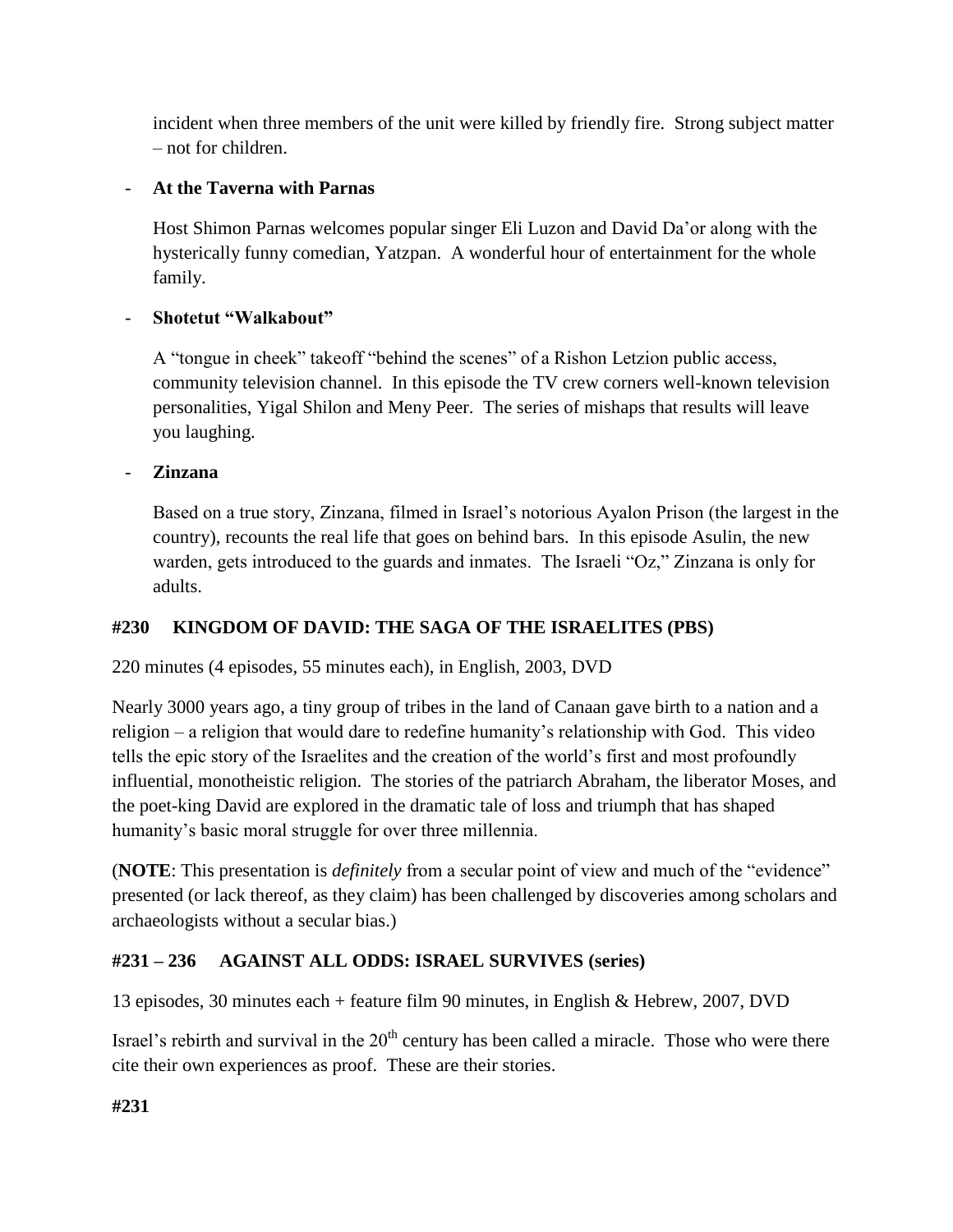#### *Episode 1: The Assignment*

Journalist Michael Greenspan (CNN) accepts an intriguing assignment to investigate recorded instances of supernatural phenomena which helped create and preserve modern Israel. Greenspan meets Yom Kippur War tank commander David Yaniv, who recalls how he and his men were miraculously saved when a mysterious wind exposed thousands of explosives in the minefield in which they were stranded.

## *Episode 2: Miracle at Michmash*

Greenspan investigates two battles that occurred at Michmach 2,000 years apart. During World War I, British major Vivian Gilbert is sent to rout the Turkish garrison in an assault on Jericho. The night before, he reads the Biblical account of Saul and Jonathan, who in 1050 BC, were camped in the same place, facing a garrison of 30,000 Philistines. Gilbert follows their unorthodox battle plan, leading to improbable victory.

#### *Episode 3: Shula – The Girl Who Became a Spy*

In this powerful episode, Greenspan meets 85-year old Shula Cohen, who became a spy for Israel in 1948 in Beirut, where her access to Lebanese and Syrian social circles gave her unprecedented access to vital intelligence information. She endures seven years of imprisonment, torture and abuse before a prisoner exchange in the aftermath of the Six Day War frees her.

#### **#232**

#### *Episode 4: The Miracle of Survival: Hitler and the Holocaust*

Michael Greenspan visits the Yad Vashem Holocaust Museum outside Jerusalem, where he reflects on the history and the legacy of one of the most devastating events in history. Nobel Prize winner Elie Wiesel is features in this moving episode that honors those whose sacrifice made the miracle of modern Israel possible.

#### *Episode 5: A Boy Named Ezra*

This compelling episode dramatizes the incredible story of Ezra Yakhin, who, as a teenager, joined freedom fighters resisting the British occupation of Palestine. His mother prays that her son will never be seen by enemy soldiers. To his amazement, Ezra miraculously escapes detection by the British time and again. This episode also chronicles the obstacles that stood in the way of the establishment of a Jewish homeland in the years before 1948.

#### *Episode 6: The Miracle of '48*

Israel's founding Prime Minister David Ben Gurion once said, "To live in Israel with believing in miracles is not practical." In this stirring episode, Michael Greenspan interviews freedom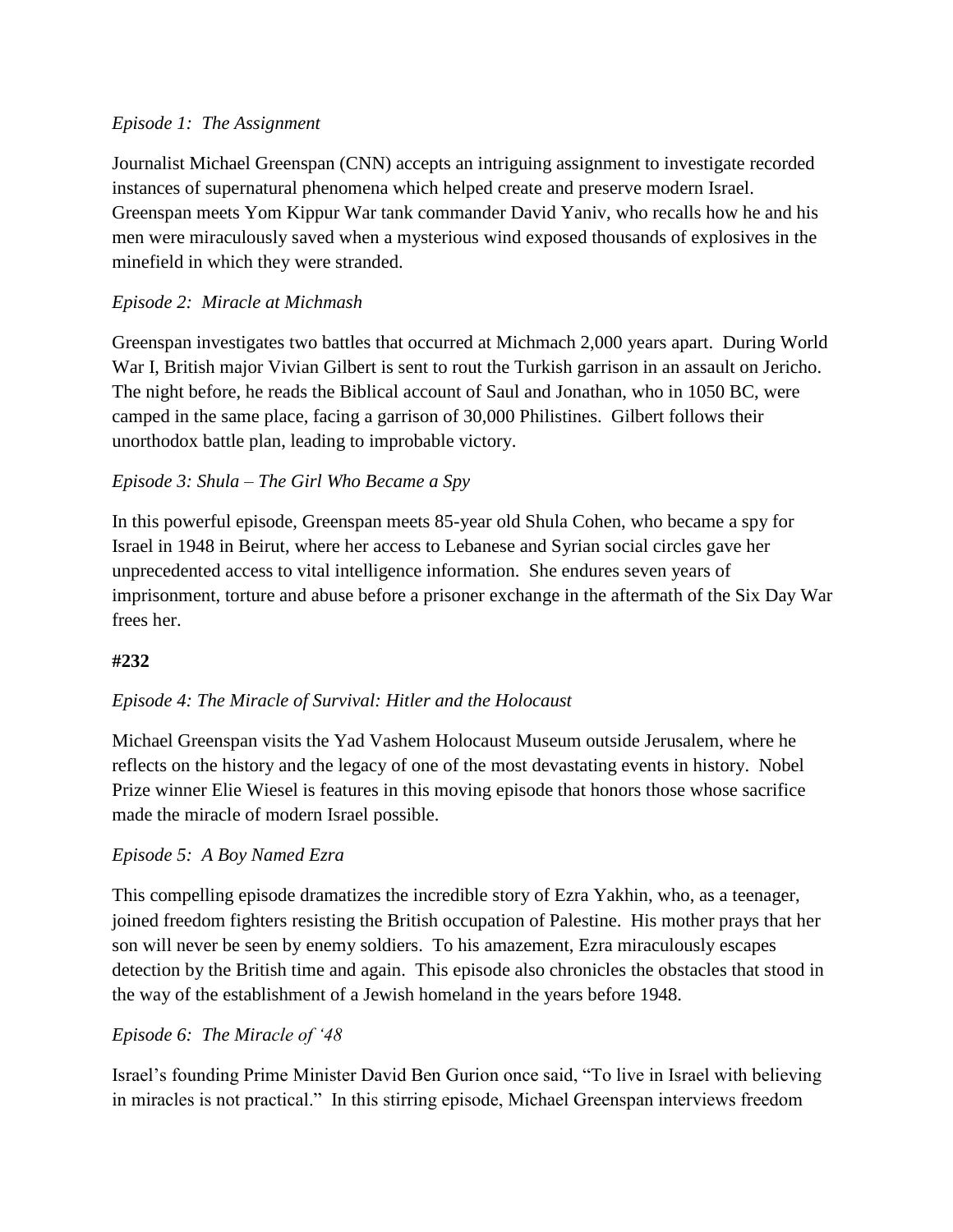fighters and war veterans who recount Israel's triumph against all odds in its war for independence from the British and the Arab armies determined to destroy the new homeland.

## **#233**

## *Episode 7: 1967*

Whether or not one believes in miracles, Israel's stunning victory in the Six Day War was certainly against all odds. This inspiring episode contains dramatizations of stories associated with the return of Jerusalem to Jewish hands for the first time since its fall to the Romans in 70 AD. Among them is a remarkable account of how an outnumbered Israeli squad is saved when enemy troops flee after claiming to see the spirit of Abraham.

## *Episode 8: A Warrior Named Kahalani*

The Yom Kippur War of 1973 was the ultimate David and Goliath story, as Israel faced certain annihilation from a coalition of Arab forces led by Egypt and Syria. Avigdor Kahalani, one of Israel's most decorated and beloved war heroes, shares his own incredible stories of survival and miraculous history. This moving program climaxes with an emotional visit to the Memorial Wall of Remembrance at the Armored Corps Museum at Latrun.

## *Episode 9: The People of the Book Come Home*

Some miracles are so big, they can only be appreciated when viewed across the sweep of history. One of these is the gathering of Jewish people from around the world to recreate Israel as a sovereign nation after more than 2,000 years in exile. Israeli citizens share firsthand accounts of what it means to live in the land of their forefathers. Rabbi Israel Lau describes the sense of coming home, with his own story of survival from the Holocaust, and Russian Jews reflect on their escape from the tyranny of Communism.

#### **#234**

## *Episode 10: A Place of Miracles?*

Is Israel a place of miracles? From ordinary Israeli citizens to Israel Lau, the chief rabbi of Tel Aviv, Michael Greenspan continues his investigation into whether Israel's survival is the result of human courage, foresight and wisdom, or the work of God.

## *Episode 11: Myths or Miracles?*

Strange beings wielding flaming swords foil marauding Arabs in their attempt to destroy a Jewish community. Thousands of storks suddenly appear to devour locusts plaguing a farming village. These are not stories from the Bible; they reportedly happened in  $20<sup>th</sup>$  century Israel! Michael Greenspan talks to those connected with these and other incredible events that encourage him to open his eyes and heart to the possibility of miracles.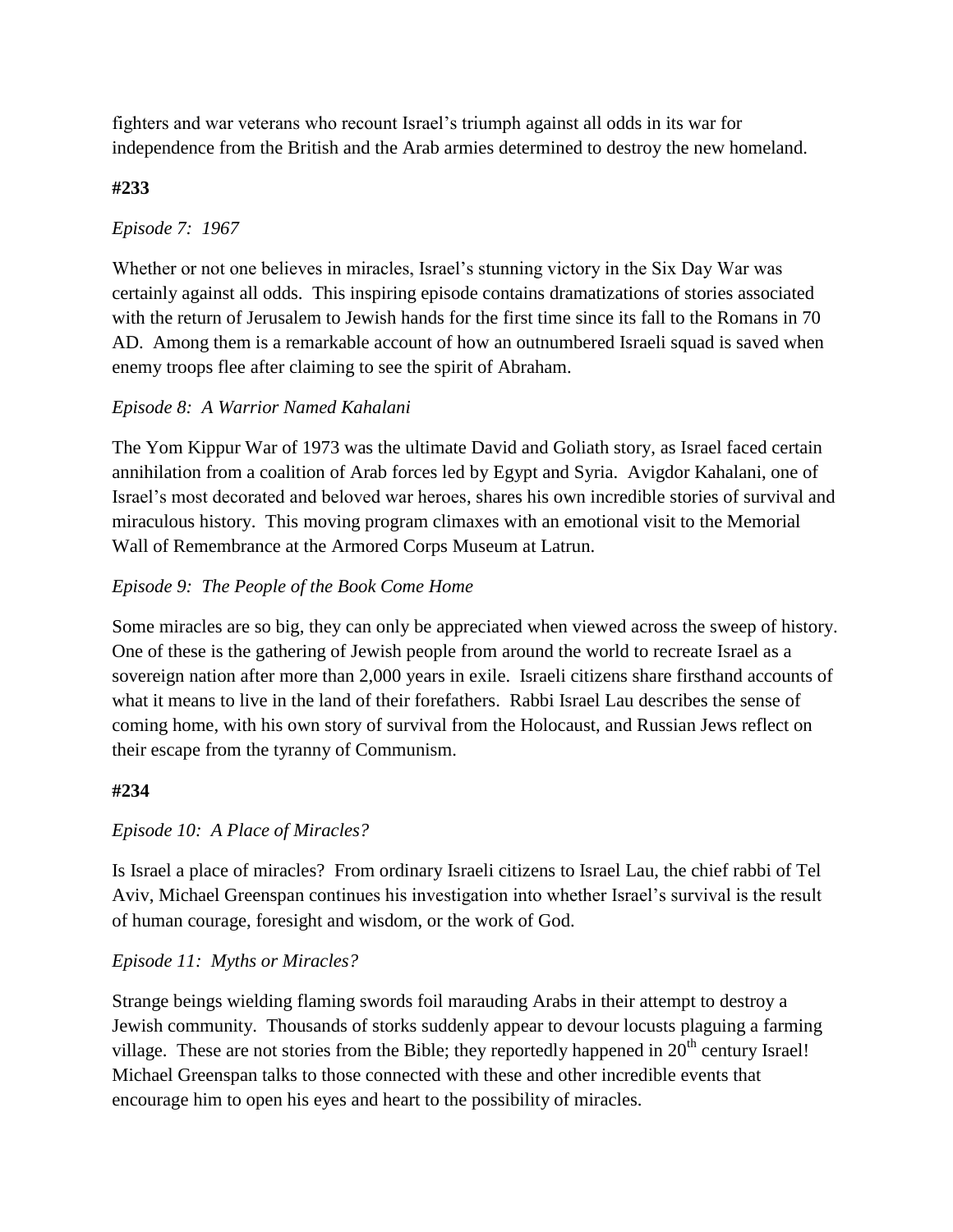#### *Episode 12: Rescue at Entebbe*

Scenes from the Oscar-nominated film, "Operation Thunderbolt" dramatize the harrowing 1976 hostage crisis when Arab terrorists seized Air France Flight 139. The subject of miracles and faith take a personal meaning when Michael Greenspan interview Sarah Davidson, former hostage and Chicki Shani, who piloted the Hercules plane that brought a crack team of Israeli soldiers to Entebbe airport for a daring rescue mission.

#### **#235**

#### *Episode 13: In Search of Miracle*

In this inspiring final episode, Michael Greenspan reflects on the remarkable people he has met and the incredible stories he has heard. Before returning to America, he visits a synagogue for the first time since he was a boy, and draws his final conclusions about miracles in this ancient land with its kaleidoscope of people and lifestyles.

*Against All Odds: The Making of a Miracle*

Production footage behind the scenes and interviews with the makers of this production.

**#236**

*Against All Odds: Israel Survives*

This feature-length film captures all the drama and uplifting spirit of the stirring 13-part series (90 minutes).

## **MESSIANIC JUDAISM & CHRISTIAN RELATIONS**

#### **#201 THE GALILEE EXPERIENCE**

35 minutes, in English, 1997, VCD

A Christian perspective of the life of Jesus while he was ministering at the Sea of Galilee.

#### **#202 JEWS & CHRISTIANS – A JOURNEY OF FAITH**

115 minutes, in English, 2000, DVD

The similarities and differences between Jews and Christians are discussed at great length. A good tool for those seeking to see the closeness of the Jewish and Christian faiths.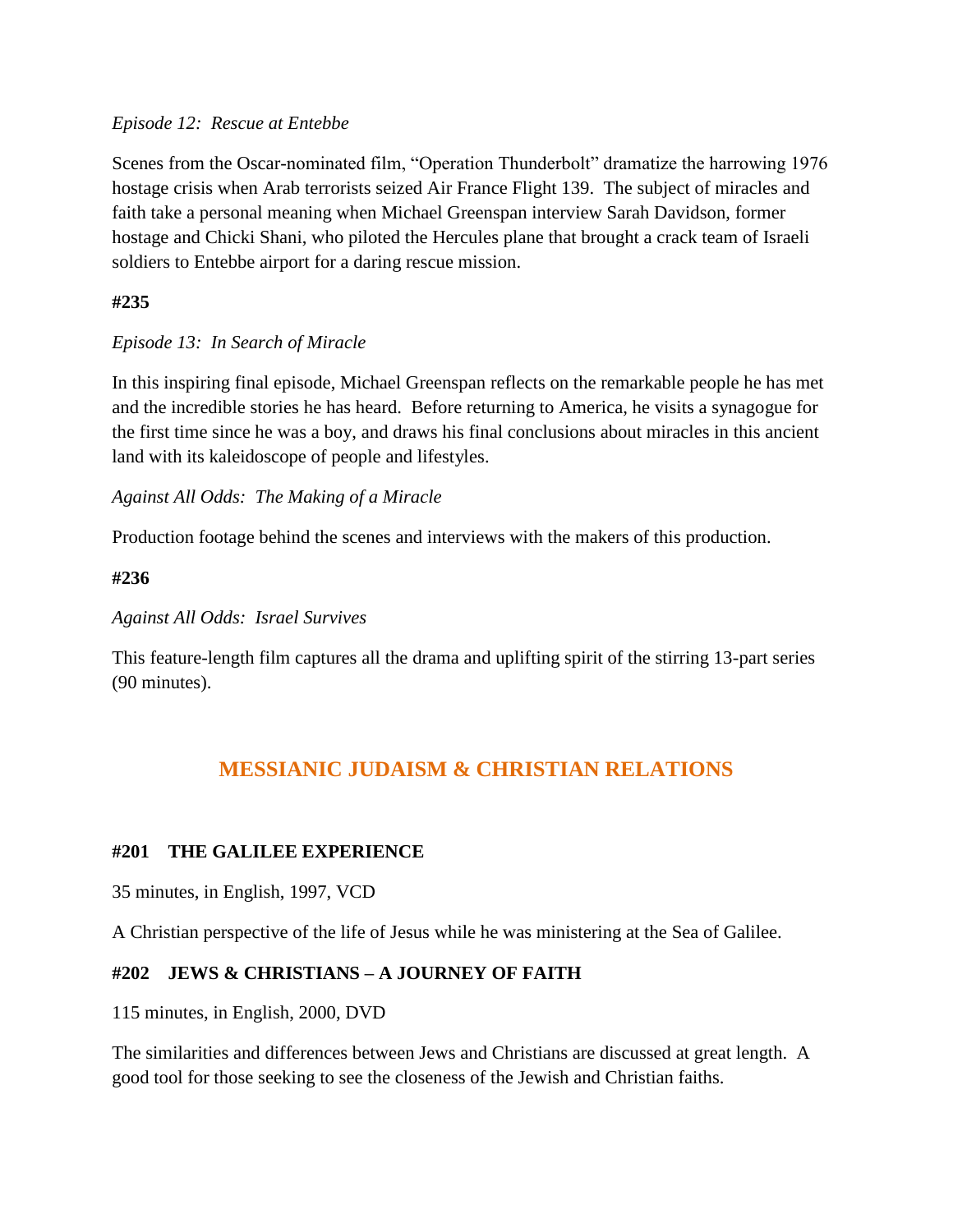## **#203 JERUSALEM MOSAIC: HEM OF THE GARMENT, PASSOVER- LAST SUPPER CONNECTION, RETURN TO ZION**

25 minutes each episode, in English, 1998, DVD

Three episodes from the Bridges for Peace television program. An insightful series that seeks to explain various Jewish customs and traditions from a Christian perspective.

### **#204 JERUSALEM MOSAIC: LIFE INBIBLE TIMES, FLOWERS OF ISRAEL, WHAT'S IN A NAME?**

25 minutes each episode, in English, 1998, DVD

Three episodes from the Bridges for Peace television program. An insightful series that seeks to explain various Jewish customs and traditions from a Christian perspective.

## **#205 JERUSALEM MOSAIC: THE TRUMPET IS STANDING IN ZION, COVENANT MEAL AT WADI QELT, THE LAND IN BETWEEN**

25 minutes each episode, in English, 1998, DVD

Three episodes from the Bridges for Peace television program. An insightful series that seeks to explain various Jewish customs and traditions from a Christian perspective.

## **#206 JERUSALEM MOSAIC: THRESHING FLOOR/MOUNT OF OLIVES, LESSON FROM SUKKOT-FEAST OF TABERNACLES**

25 minutes each episode, in English, 1998, DVD

Two episodes from the Bridges for Peace television program. An insightful series that seeks to explain various Jewish customs and traditions from a Christian perspective.

## **#207 JERUSALEM MOSAIC: ANTI-SEMITISM IN THE CHURCH, GUARDING YOUR GATES**

25 minutes each episode, in English, 1998, DVD

Two episodes from the Bridges for Peace television program. An insightful series that seeks to explain various Jewish customs and traditions from a Christian perspective.

## **#208 JERUSALEM MOSAIC: PROJECTS RESCUE & HOPE**

26 minutes, in English, 1998, VCD

Telling of individual stories of those in difficult situations attempting to get to the Holy Land where they hope to escape their current dire circumstances.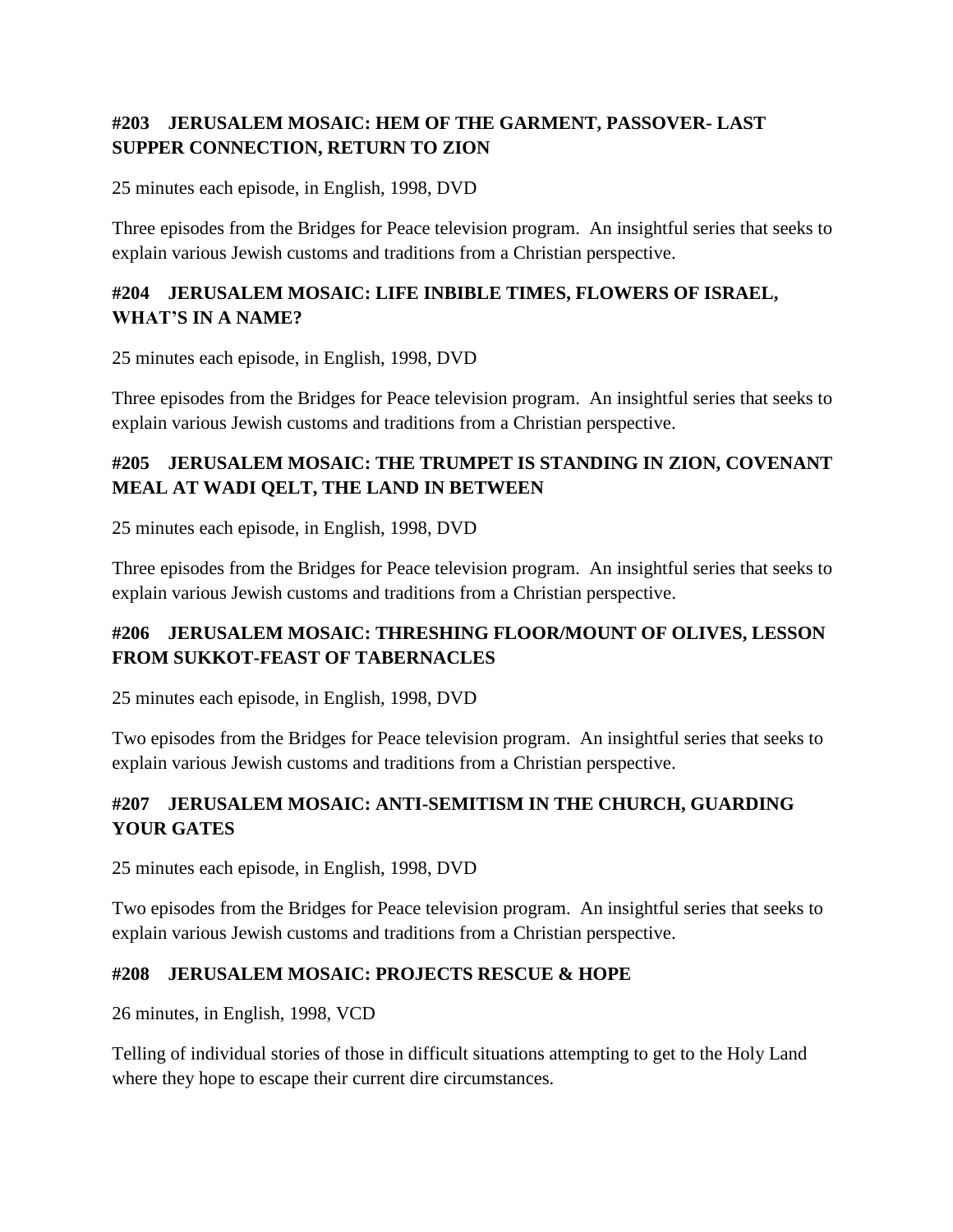#### **#209 IN THE FOOTSTEPS OF JESUS**

40 minutes, in English, 1994, VCD

A television special report by local CBS news station (KOTV, Ch 6) that looks at the relationship between various Israeli geographical sites and what Jesus did at those locations.

## **#210 THE UNLEAVENED MESSIAH: A PORTRAIT OF CHRIST IN THE PASSOVER**

77 minutes, in English, 1996, DVD

The significance of the Jewish Passover in relation to the Passion of Jesus the Messiah. Connections of certain Jewish rituals and customs are compared to the salvation found in Jesus.

#### **#211 THE LAND OF THE BIBLE – OUR CLASSROOM**

26 minutes, in English, 1989, VCD

From the Center for the Study of Early Christianity, this video discusses the advantages of learning about the Bible in Israel. A look at places where famous Biblical events took place encourages those who are serious about studying the Bible to do so within Israel.

#### **#212 FOR SUCH A TIME AS THIS – BRIDGES FOR PEACE**

20 minutes, in English, 1990, VCD

A discussion of the mission of the Bridges for Peace organization. It focuses on the need for Christians and Jews to come together in love.

#### **#213 TRUMPET OF SALVATION TO ISRAEL**

40 minutes, in English, 1985, VCD

This video features a Messianic Jew who desires to reach his fellow Jewish brothers with the gospel message of Jesus Christ, as well as looks at various historical events within Israel.

#### **#214-215 JEWISH ROOTS OF CHRISTIANITY – BIBLE SYMPOSIUM**

75-95 minutes, in English, 1995, DVD

**214 –** Session 1: Introduction, by Jack Hayford – 15 minutes

Session 2: Our Hebrew Roots, part I, by Marvin Wilson – 60 minutes

**215 -** Session 1: Building the Bridge of Understanding, by Rabbi Yechiel Eckstein – 40 min

Session 2: Our Hebrew Roots, part II, by Marvin Wilson – 55 minutes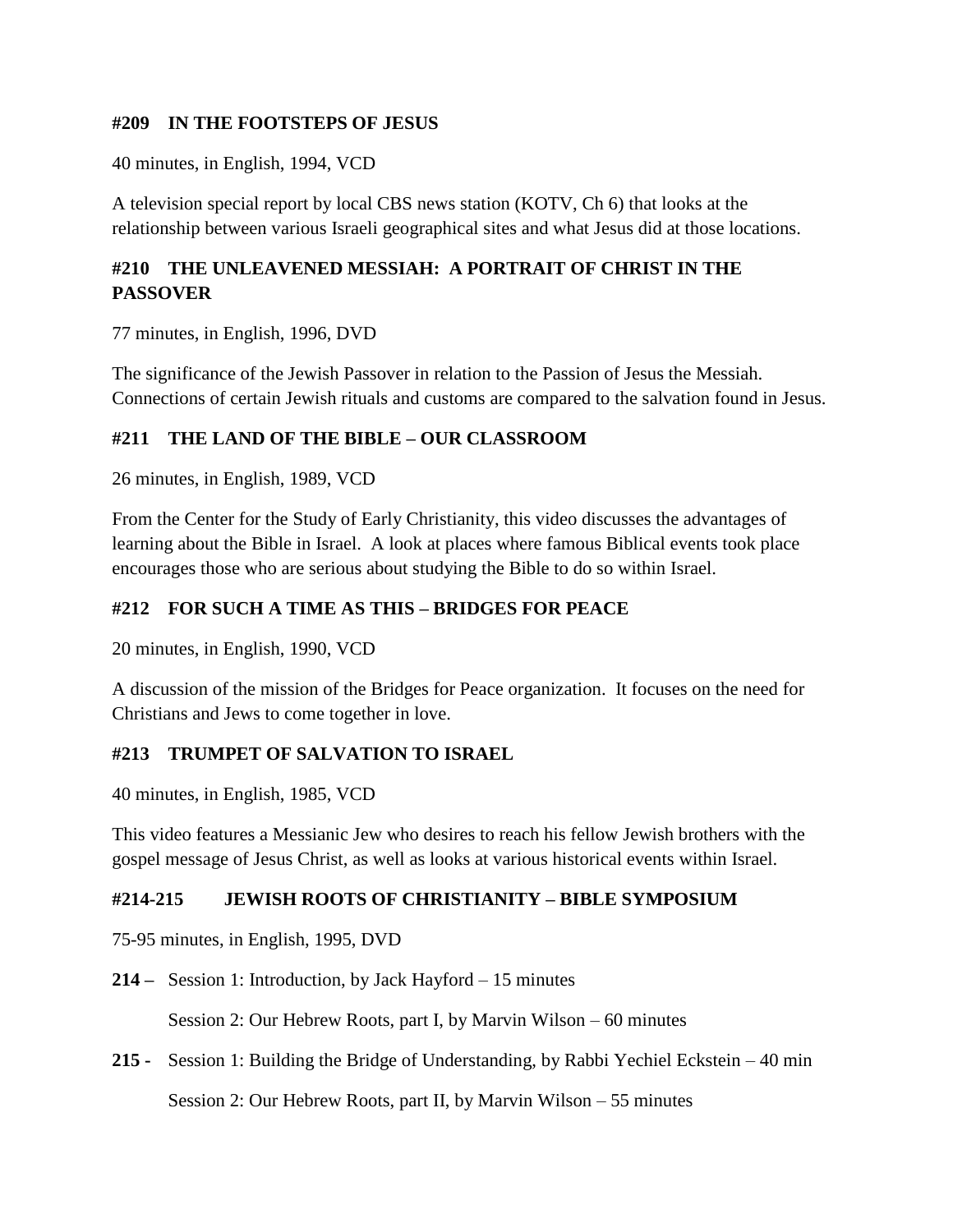*The rest of this series only available on VHS: "*Anti-Semitism – Its Origins, Implications and Resurgence," by Frank Eiklor and "What Israel Means to the Church" by Jack Hayford.

## **LANGUAGE LEARNING**

#### **#216 BASIC HEBREW #1**

80 minutes, in Hebrew, 1985, DVD

For help in improving Hebrew vocabulary, pronunciation and recognition of basic conversation. Appropriate for all levels of Hebrew students, but especially second semester students.

#### **#217 BASIC HEBREW #2**

60 minutes, in Hebrew, 1985, DVD

For help in improving Hebrew vocabulary, pronunciation and recognition of basic conversation. Appropriate for all levels of Hebrew students, but especially second semester students.

#### **#218 BEN YEHUDA'S HEBREW: VOLUME 1 – READING AND PRONUNCIATION**

120 minutes, in English and Hebrew, 1992, DVD

A self-tutoring tool for first-year Hebrew students desiring to improve letter recognition, pronunciation, and grammatical concepts, taught by Ben Yehuda.

#### **#219 HEVENU SHALOM ALEIKHEM: LESSONS 1 - 7**

120 minutes, in Hebrew, 1988, DVD

A tool for Hebrew students to improve word, sentence and conversation recognition, especially for second and third year students. Dramatic skits tell the story of family's moves to Israel.

#### **#220 HEVENU SHALOM ALEIKHEM: LESSONS 8-14**

120 minutes, in Hebrew, 1988, DVD

See above.

#### **#221 HEVENU SHALOM ALEIKHEM: LESSONS 15-20**

120 minutes, in Hebrew, 1988, DVD

See above.

#### **#239 SHALOM SESAME: GROVER LEARNS HEBREW**